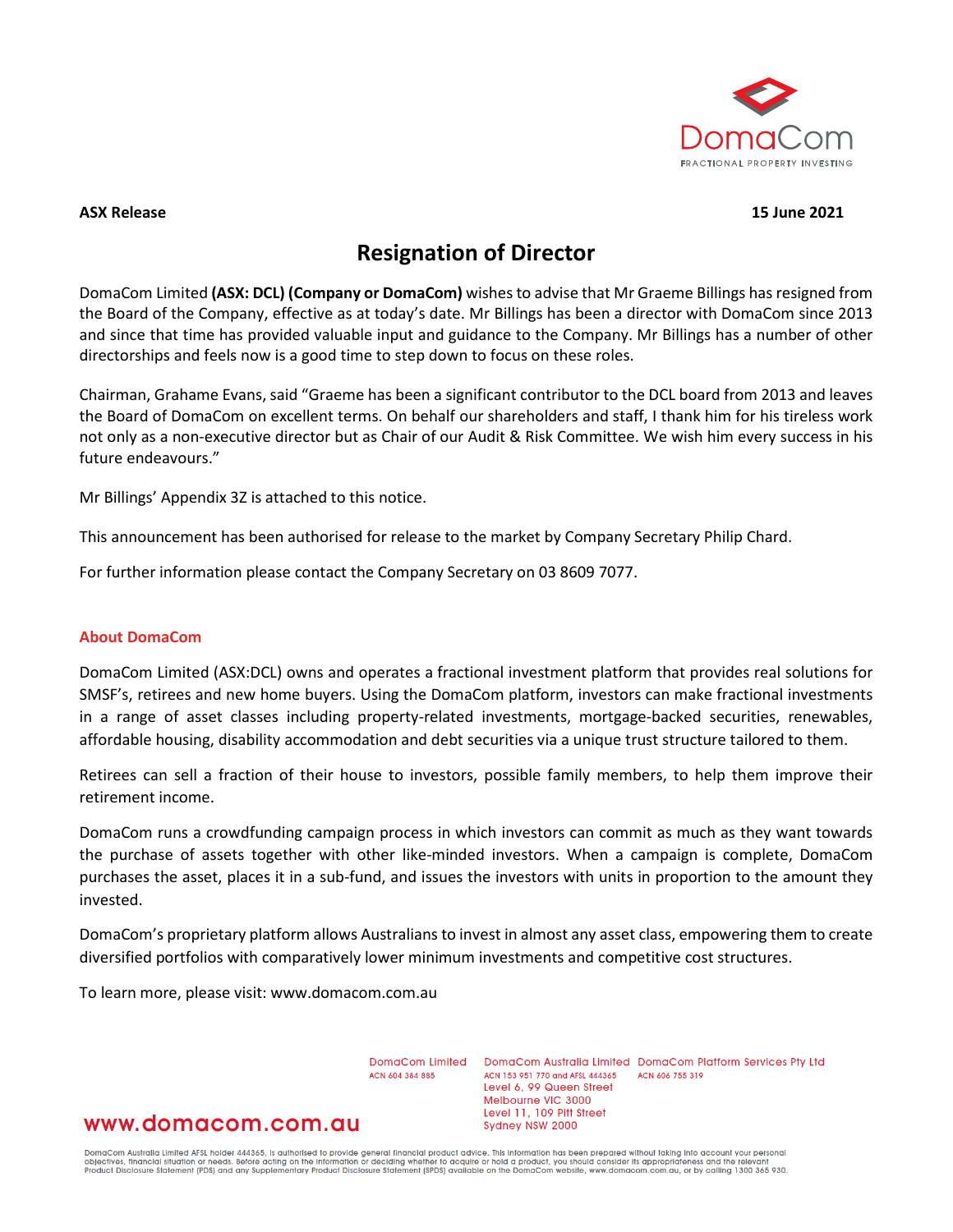*Rule 3.19A.3*

# **Appendix 3Z**

## **Final Director's Interest Notice**

*Information or documents not available now must be given to ASX as soon as available. Information and documents given to ASX become ASX's property and may be made public.*

Introduced 30/9/2001.

| Name of entity DomaCom Limited |
|--------------------------------|
| ABN 69 604 384 885             |

We (the entity) give ASX the following information under listing rule 3.19A.3 and as agent for the director for the purposes of section 205G of the Corporations Act.

| Name of director                         | <b>Graeme Ambery Billings</b> |
|------------------------------------------|-------------------------------|
| Date of last notice                      | 12 December 2019              |
| Date that director ceased to be director | 15 June 2021                  |

#### **Part 1 – Director's relevant interests in securities of which the director is the registered holder** *In the case of a trust, this includes interests in the trust made available by the responsible entity of the trust*

Note: In the case of a company, interests which come within paragraph (i) of the definition of "notifiable interest of a director" should be disclosed in this part.

### **Number & class of securities**

161,584 Fully Paid Ordinary Shares held directly by Graeme Ambery Billings

<sup>+</sup> See chapter 19 for defined terms.